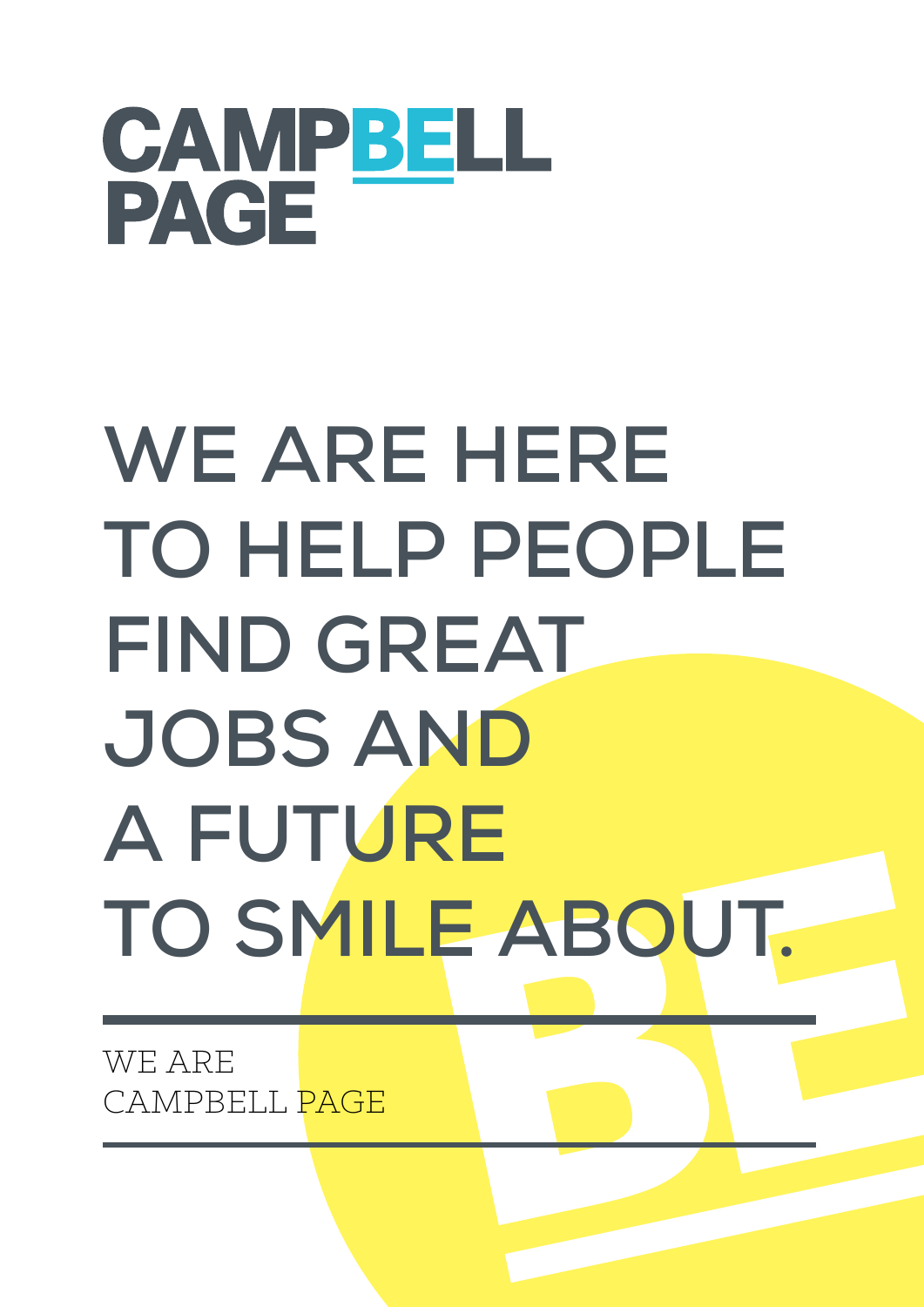# WHO IS CAMPBELL PAGE? OUR VALUES

CAMPBELL PAGE IS A NOT-FOR-PROFIT **ORGANISATION** DEDICATED TO MAKING A DIFFERENCE IN OUR COMMUNITIES.

> FOR OVER THIRTY YEARS, COMMUNITY HAS BEEN AT THE HEART OF WHAT WE DO.

### **We believe that everyone deserves a chance to be seen, a chance to be heard and a chance to thrive.**

The people we work with are from all different backgrounds and walks of life - our vision is to support them into great jobs and a brighter future.

We know that finding and starting a job can make a positive difference in someone's life and their wellbeing for the long term. Everyone deserves an opportunity and we help people overcome challenges so they can be the best they can be.

We provide disability employment support and employment services in our communities, as well as community development, youth, Indigenous and family programs across Australia. We also partner with other community organisations who want to make a difference, so that we can help people in bigger and better ways.



**Disability Employment Support**

# BELIEF AND PURPOSE OUR COMMUNITY

**Community Development, Youth, Indigenous & Family programs**

**Employment Services**